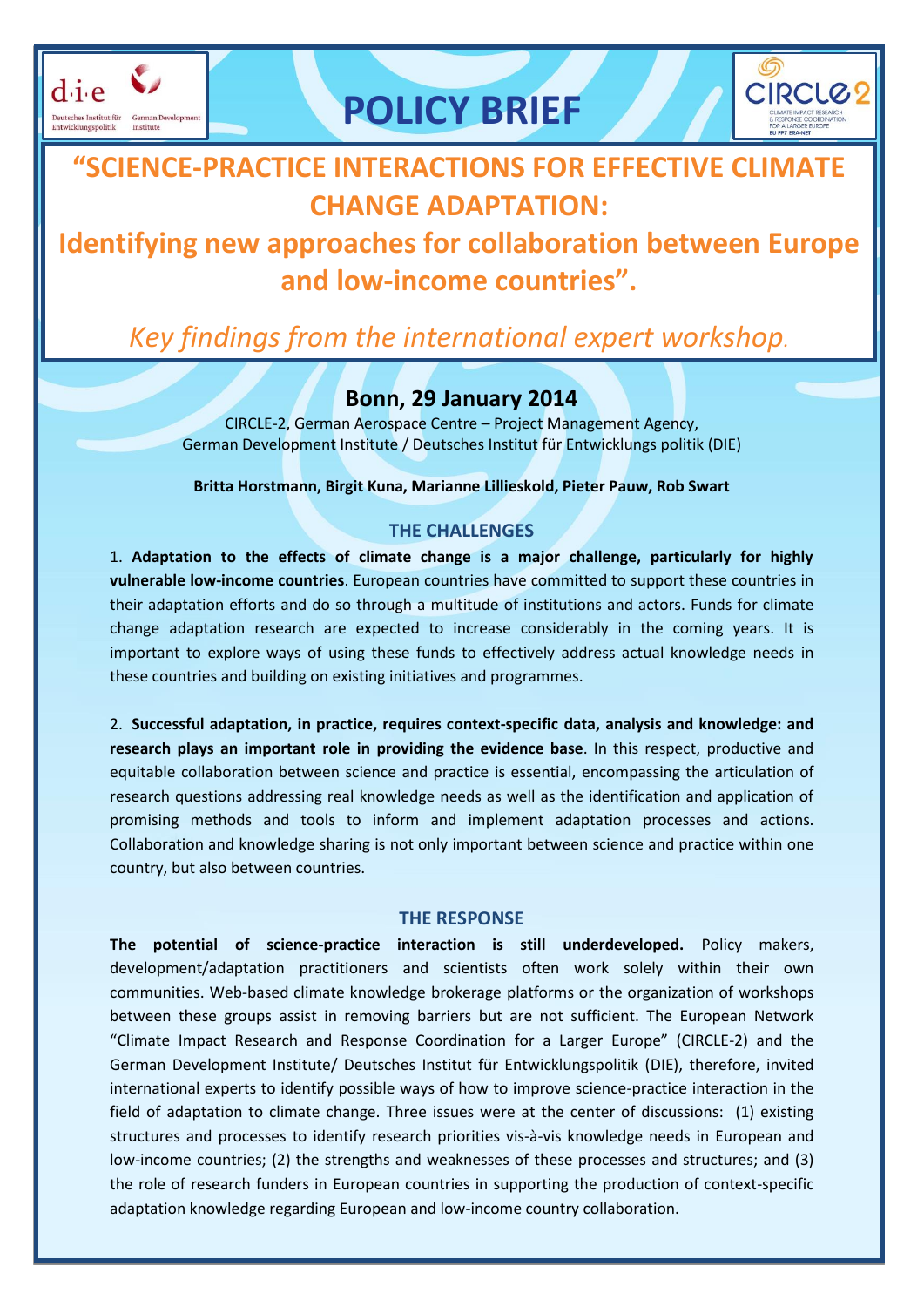#### **THE WORKSHOP RECOMMENDATIONS**

RCLC<sub>2</sub>

FULFRZ ERA-NET

1. **Exploit the lessons from past experiences through empirical analysis and evaluation.** In the past five years, activities for the provision of adaptation-related knowledge and knowledge sharing have increased considerably. Currently, however, there is no comprehensive global overview of these knowledge sharing activities and there is little empirical analysis or evaluation at the national level on the interplay between science and practice in the field of climate change in general, or specifically to adaptation to climate change.

2. **Extend the basis for identification of knowledge needs beyond literature review and the advice of a limited number of experts and high-level stakeholders**. The formulation of European and international research agendas is usually based on expert judgments, literature reviews and consultations with a limited number of stakeholders from the regions. The involvement of experts in the formulation of research agendas requires that these experts are well informed about local/national research projects and results and/or practical and policy-related knowledge needs, which is often not the case. The available literature is not truly representative of actual climate change adaptation related knowledge needs in research, policy and/or practice (e.g., representation of LCD research in international journals is low). Therefore, formulating European or international research agendas on the basis of literature reviews may imply a risk of marginalizing relevant knowledge needs in low-income countries. Upcoming and ongoing initiatives that aim to address global challenges like Future Earth, Horizon 2020 or European research funding initiatives, therefore, are urged to address the two key questions of (1) how to improve processes, structures and methodologies for capturing knowledge needs related to climate change adaptation in low-income countries and (2) how to for translate these into their research agendas by putting adaptation knowledge needs into the wider context of development and sustainability .

3. **Research needs a translation into practice.** Results of research projects are not self-explanatory and their relevance and meaning for national policies, politics and practice needs to be analyzed and translated. This includes the evaluation and interpretation of the reliability of data and information, including those being provided on knowledge brokering platforms. In the field of policy formulation, the function of translation is very often fulfilled by international consultants with short-term assignments or by support activities with limited duration. This is problematic with regard to two aspects: (1) external expertise and the short-term nature of supportive action do not necessarily build local analytic capacities, and (2) local research results, knowledge and expertise get sidelined if they are not represented in (internationally) accessible publications or through direct involvement at some stage in the policy formulation process. In order to further explore the potential of sciencepractice interaction, two questions should be addressed: (1) who translates research results into practice; and (2) how is this being done, i.e., what are the (governance) structures behind such a process. Beyond the empirical task of mapping how the interface of science and practice is currently structured in terms of actors, process and structures, there is a need to explore who should best do the translations required and how should an adequate process and structure look like. This can include innovations for public-private partnerships.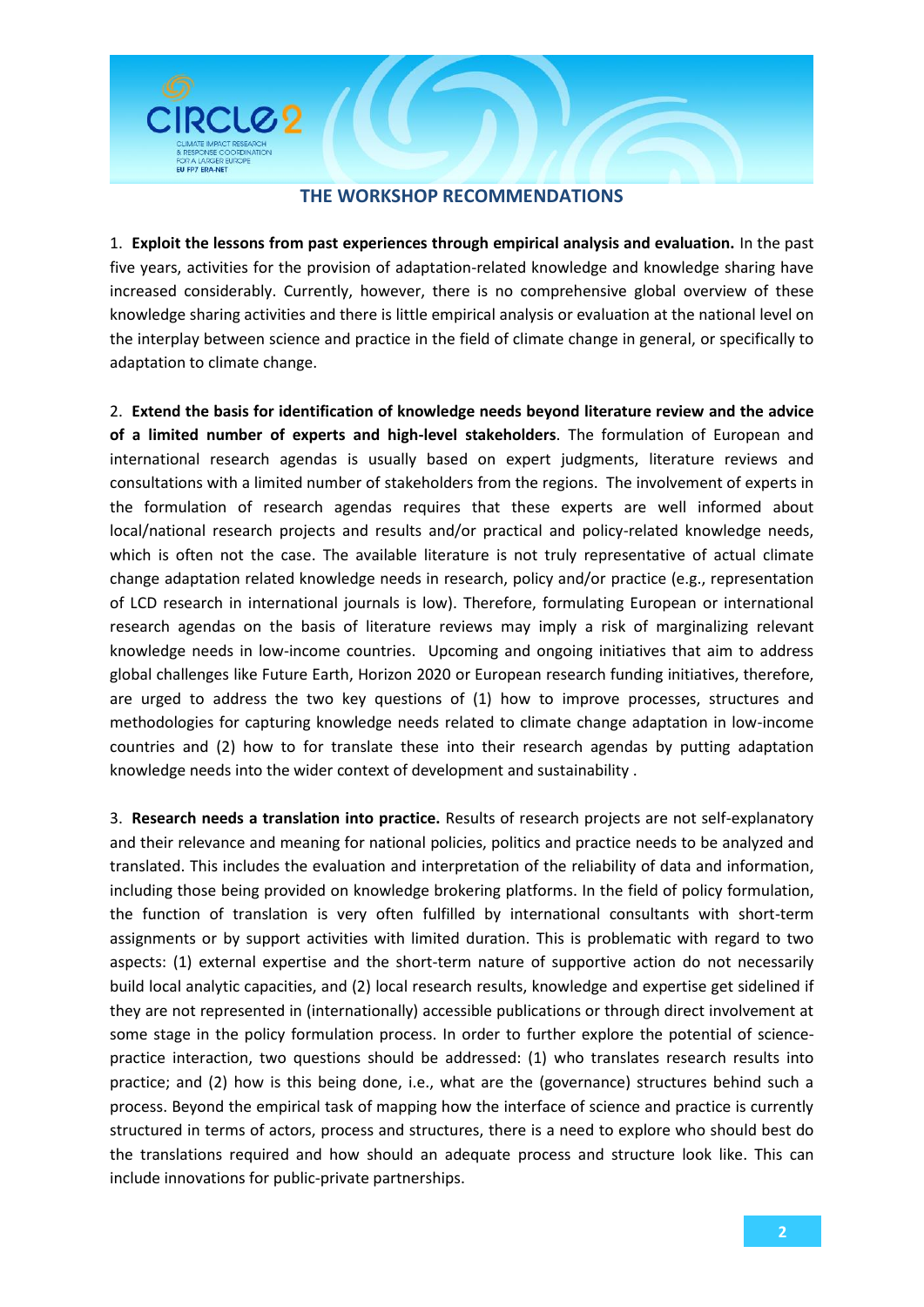

4. **The ability to generate data and to process data as well as the uncertainty in the information provided should be addressed and a free flow of/access to information should be ensured.** Compared to industrialized countries, data scarcity is still a problem in developing countries that can be addressed by setting up programmes to develop relevant data as well as the development and application of methods and tools that can be effective in a data-scarce environment. Even if relevant data may be available, they may be poorly accessible. Currently, access to information is still hindered by high costs of scientific publications, although several publishing companies are currently designing new mechanisms for free and easy access for researchers in low-income countries. Data relevant for adaptation is not just about climate change, but also includes other data, such as technical, demographic and economic date , as well as information about the institutional and institutional context to allow anchoring of adaptation projects in local needs, e.g., building on national or regional adaptation and development plans. While effective adaptation projects may depend to some extent on the level and type of data available and hence on the level of development of a country, adaptation projects can start with limited information already, applying approaches for assessment of risks and responses that are meaningful for data-poor environments in low-income countries rather than applying methods and tools from elsewhere that may not be suitable for local contexts.

5. **Knowledge brokerage platforms in science-practice interaction can facilitate access to data and information, but should be tailored to the user's needs and complemented by other formats of knowledge exchange.** Information, data or reports on climate change adaptation are increasingly being provided through web-based knowledge brokerage platforms. These should be tailored to the user's needs, include easy-to-understand information and visualizations, focus on stepwise guidance and are preferably linked to specific situations. As information does not equal knowledge, which is often based on learning by doing, platforms are not sufficient to support practical adaptation processes and should be part of, or be complemented by other formats of learning. While platforms may have many advantages, e.g. in providing easy access to data in data-poor environments, they also face several challenges in facilitating knowledge sharing between science and practice. These include the financial sustainability of a platform, copyright and whether data should be provided for free, or the coordination and division of labour with other public and private information providers.

6. **Adaptation relevant research, policies, finance streams and actors need coordination.** Currently, the effectiveness of adaptation projects is hampered by lack of coordination. Often, programs are implemented isolated from each other or even compete with each other. To break down the existing "silos", inter-sectoral coordination between adaptation relevant policies and between finance streams and actors is required. While this claim is not new in debates about climate change adaptation policy, coordination between policy-oriented research funders (e.g. science or policy ministries) and policy- and action-oriented support provided through bi- and multilateral channels like the Global Support Programme for National Adaptation Plans (NAP-GSP) is still in its infancy. Coordination in practice can include, for example, the involvement of other funding agencies in the formulation of programmes or in the evaluation of proposals.